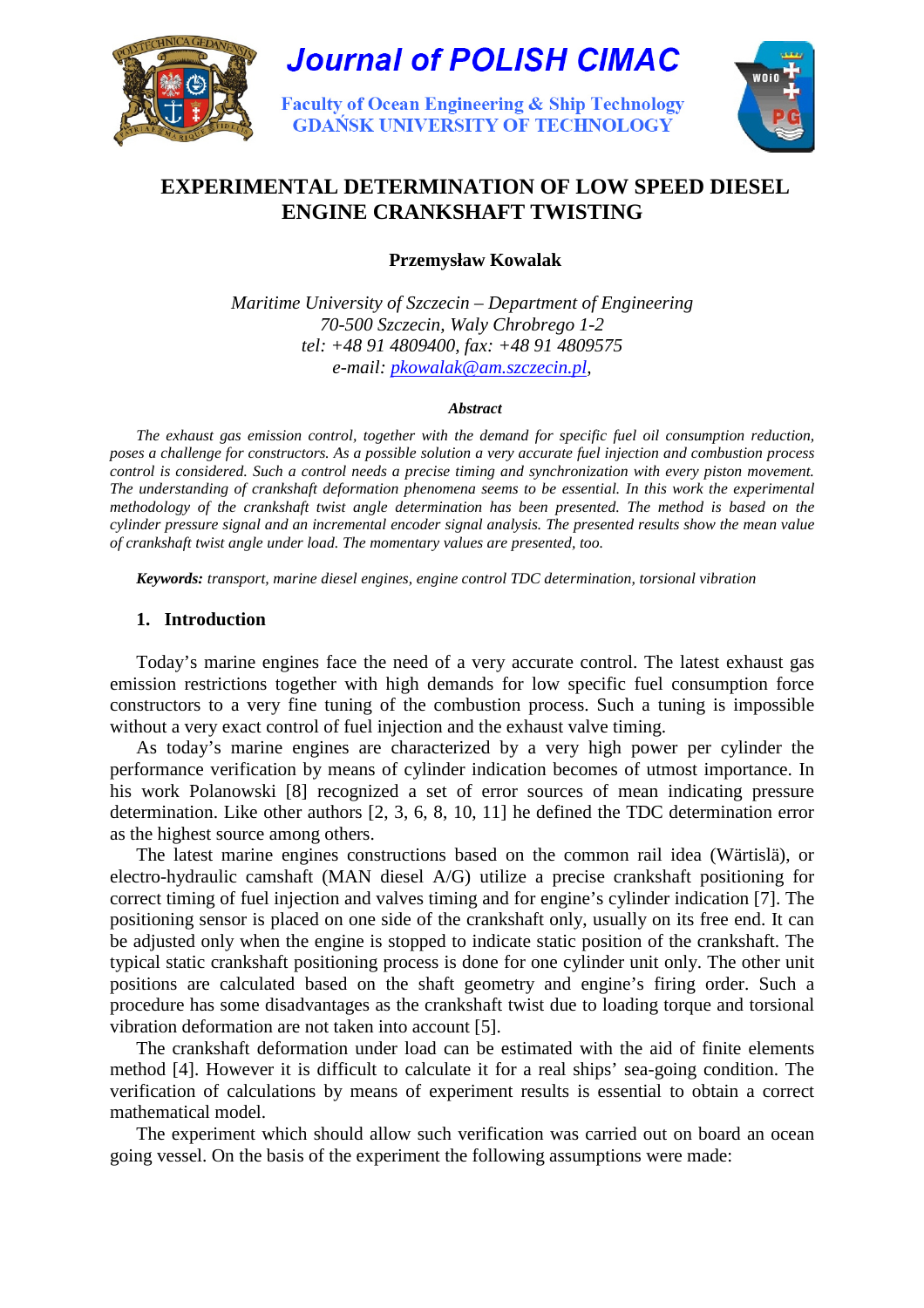- For every cylinder unit the thermodynamic loss angle between the real and thermodynamic TDC is identical under the same load condition,
- The crankshaft rotation speed within the revolution angle less or equal to 1 degree is constant.

The experiment consists in the comparison of the TDC indication read from the sensor mounted on the crankshaft's free end with the thermodynamic TDC read from the cylinder pressure course of every cylinder unit. As the thermodynamic loss angle [10, 11] was assumed constant, the systematic error should be identical for every cylinder unit and should not have influence on the results.

#### **2. The propulsion plant and the measurement conditions**

On board of the 1719 TEU container ship, a long stroke low speed MAN 6L70ME-C engine was installed as the prime move. The engine drives the ship's constant pitch propeller directly. The diagram of the propulsion plant is shown on Fig. 1a and its basic technical data are collected in Table 1.

| denomination               | value                   |
|----------------------------|-------------------------|
| Engine's nominal power     | 16980 kW                |
| Engine's nominal speed     | $98.3 \text{ min}^{-1}$ |
| Engine's firing order      | $1 - 5 - 3 - 4 - 2 - 6$ |
| Propeller's shaft diameter | 579 mm                  |
| Propeller diameter         | $6700$ mm               |

*Tab. 1. Basic technical data of the propulsion plant* 

To eliminate the sea condition influence on the measurement results the experiment was conducted at the calm sea state. A full set of engine working parameters was collected during indication. An extract of the most important is presented in Table 2. The engine torque was measured with the aid of the Maridis torque meter and effective power was given by a genuine MAN digital indicator of PMI type.

| denomination             | value                  |
|--------------------------|------------------------|
| Engine's effective power | 8044 kW (47.4% of MCR) |
| Engine's speed           | $77 \text{ min}^{-1}$  |
| Engine's torque          | 997 kNm                |
| Scavenge air pressure    | $2.12$ bar abs         |
| Fuel index               | 59%                    |

*Tab. 2. Engines working parameters during measurement* 



*Fig. 1. The propulsion plant: a) Schematic diagram; 1-Main engine; 2-Propulsion shaft; .3-Rotary incremental encoder; 4-Stern tube with stern bearings; 5-Propeller; b) Encoder attached to the crankshaft*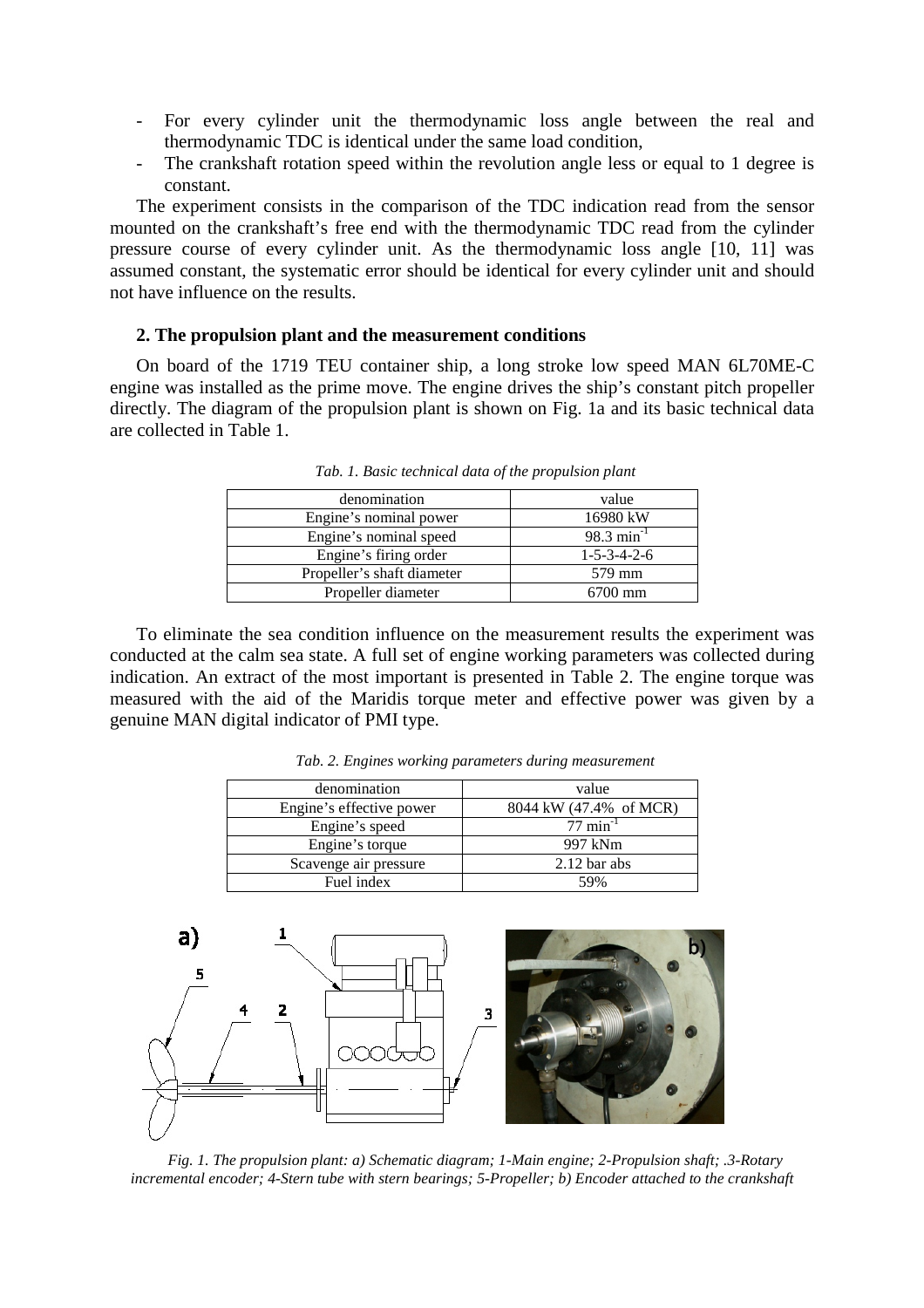The main engine is of the electronic control type. Every fuel injection pump and exhaust valve are hydraulically actuated and controlled by designated digital multipurpose controller (MPC). The MPCs utilize the signal from an incremental encoder for a crankshaft positioning. The encoder is attached to the crankshaft's free end by means of bellows clutch (Fig.1b). The encoder's channel A generates 360 pulses of TTL standard per revolution and the Index channel generates one TTL pulse per revolution. The index pulse is shaped in such a way that it gives low signal for 180 degrees during the  $1<sup>st</sup>$  unit's compression stroke and a high signal for 180 degrees during the  $1<sup>st</sup>$  unit's compression expansion stroke. There was not available calibration data of the utilized encoder, so the assessment of the measurement accuracy was rather difficult. However there was made a test of accuracy for another model of incremental encoder of similar standard. On the basis of that test, one can assume that the utilized encoder generates pulses every 1 degree with a standard uncertainty of 0.0032 degree [9]. In Table 3 the utilized measuring instrumentation is presented.

| Tab. 3. Measurement instrumentation data |  |
|------------------------------------------|--|
|------------------------------------------|--|

| Instrument               | type                                 |
|--------------------------|--------------------------------------|
| Measurement board        | NI USB-6221, National                |
|                          | Instruments, with counter input gate |
| Encoder                  | Incremental encoder ITD, 44 A 4      |
|                          | Y134, MAN B&W                        |
| Cylinder pressure sensor | F532A8-ACu, Optrand Inc.             |
|                          |                                      |

During the experiment a simultaneous reading of two described channels from the encoder and in cylinder pressure was carried out. Every cylinder was scanned one by one in stationary working conditions.

#### **3. Methodology**

The collected data were processed in two steps. First the pressure signal was prepared, and then the signals were compared in the time domain.



*Fig. 2. The denoised signal(solid smooth line) and its differential (dashed line) compared to the raw signal (solid rough line).* 

Determination of the thermodynamic TDC was carried out by means of differentiation of the cylinder pressure signal. It was assumed that the zeroing of the first derivative of the pressure course reflects the thermodynamic TDC. As the raw cylinder pressure signal is disturbed by a noise of a different origin, the procedure of filtration had to be implemented. As the application of digital low pass filters causes shifting of the processed signal, a wavelet denoising procedure was applied. The Daubechies wavelet of the  $7<sup>th</sup>$  order was chosen and a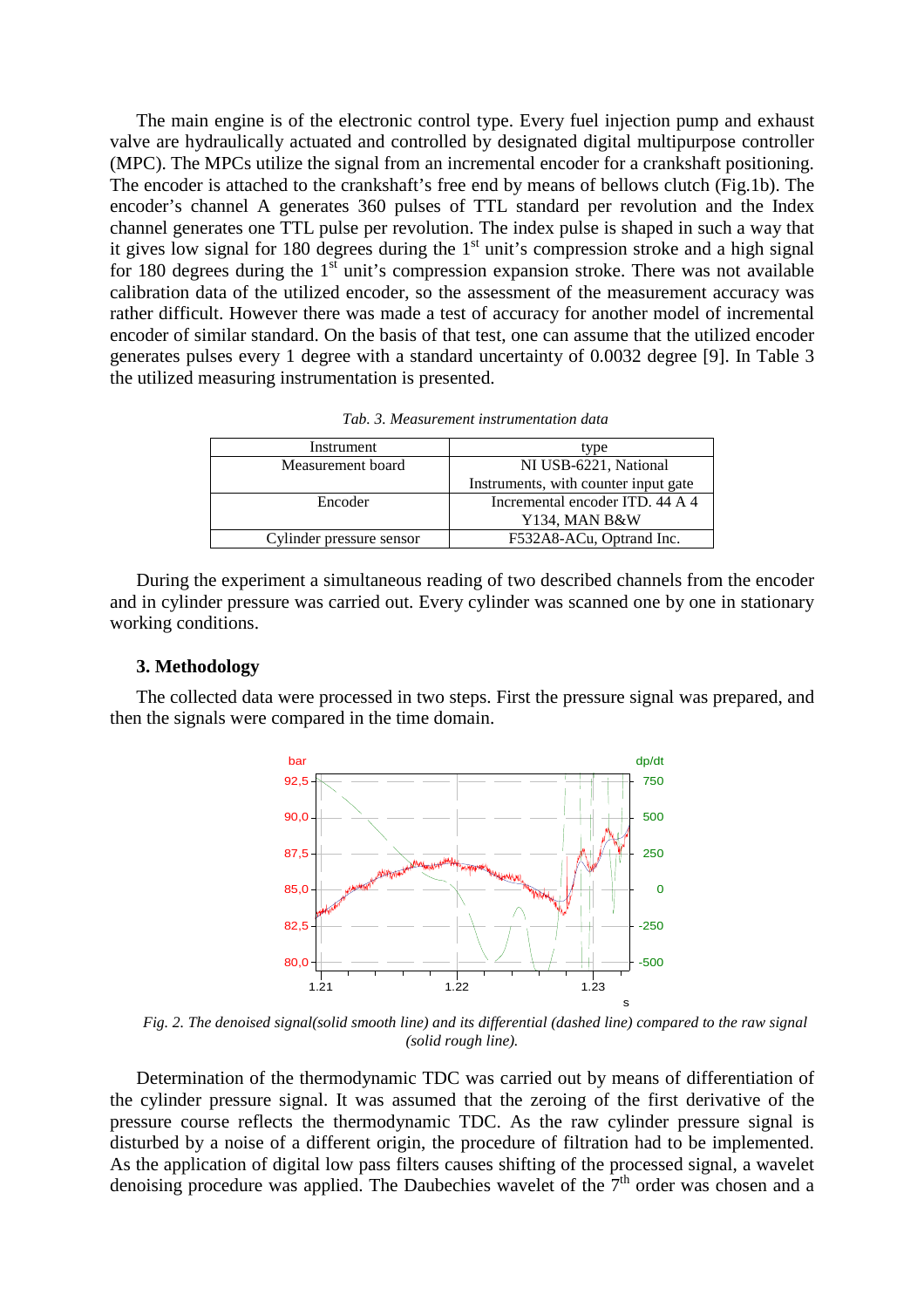decomposition of the original signal into 8 levels was done [1]. On Figure 2 the results of denoising procedure compared to the original signal have been presented. The accuracy of the thermodynamic TDC determination should be no less that 0.05 degree. That could be obtained at a high sampling rate of the pressure signal and after processing with wavelet denoising procedure.

To calculate the angle between the encoder's TDC signal and the thermodynamic TDC the assumption was made that within 1degree of revolution the rotational speed of the crankshaft is constant. Then the number *n* of encoder's channel A full cycles between time  $t_3$  and  $t_4$  was determined (Fig. 3). As the time between consecutive pulses from channel A corresponds to 1 degree of crankshaft revolution, the fractional angle  $\alpha_1$  between the time t<sub>2</sub> and t<sub>3</sub> as well as fractional angle  $\alpha_2$  between the time  $t_4$  and  $t_5$  were calculated:

$$
\alpha_1 = \frac{t_3 - t_2}{t_3 - t_1} \tag{1}
$$

$$
\alpha_2 = \frac{t_5 - t_4}{t_6 - t_4} \tag{2}
$$

Then the angle  $\alpha$  between encoder's TDC signal and the thermodynamic TDC is equal to:

$$
\alpha = \alpha_1 + n + \alpha_2 \tag{3}
$$

However the theoretical angle between the crank arms has to be taken into account:

$$
\alpha_{f} = \alpha_{1} + n + \alpha_{2} - \delta_{i} \tag{4}
$$

Based on the presented methodology the angle  $\alpha_f$  for 7 to 9 cycles for every cylinder unit was calculated. The results are presented on Fig. 4.



*Fig. 3. The principle of data analysis; determination of the angle between encoder's index signal and thermodynamic TDC.* 

#### **4. Conclusion**

One can observe that the thermodynamic TDC mainly delays in relation to the encoder's indication. The mean delay is higher for the units which are placed further from the encoder – units 5 and 6 (Fig. 5). As the engine load during experiment was less than 50% the mean values of the shaft twist reach 0.2º only. However, the momentary values can reach close to 0.5º (Fig. 4). One can presume that according to the mechanics of materials theory the angle should be higher for the engine loaded with higher torque.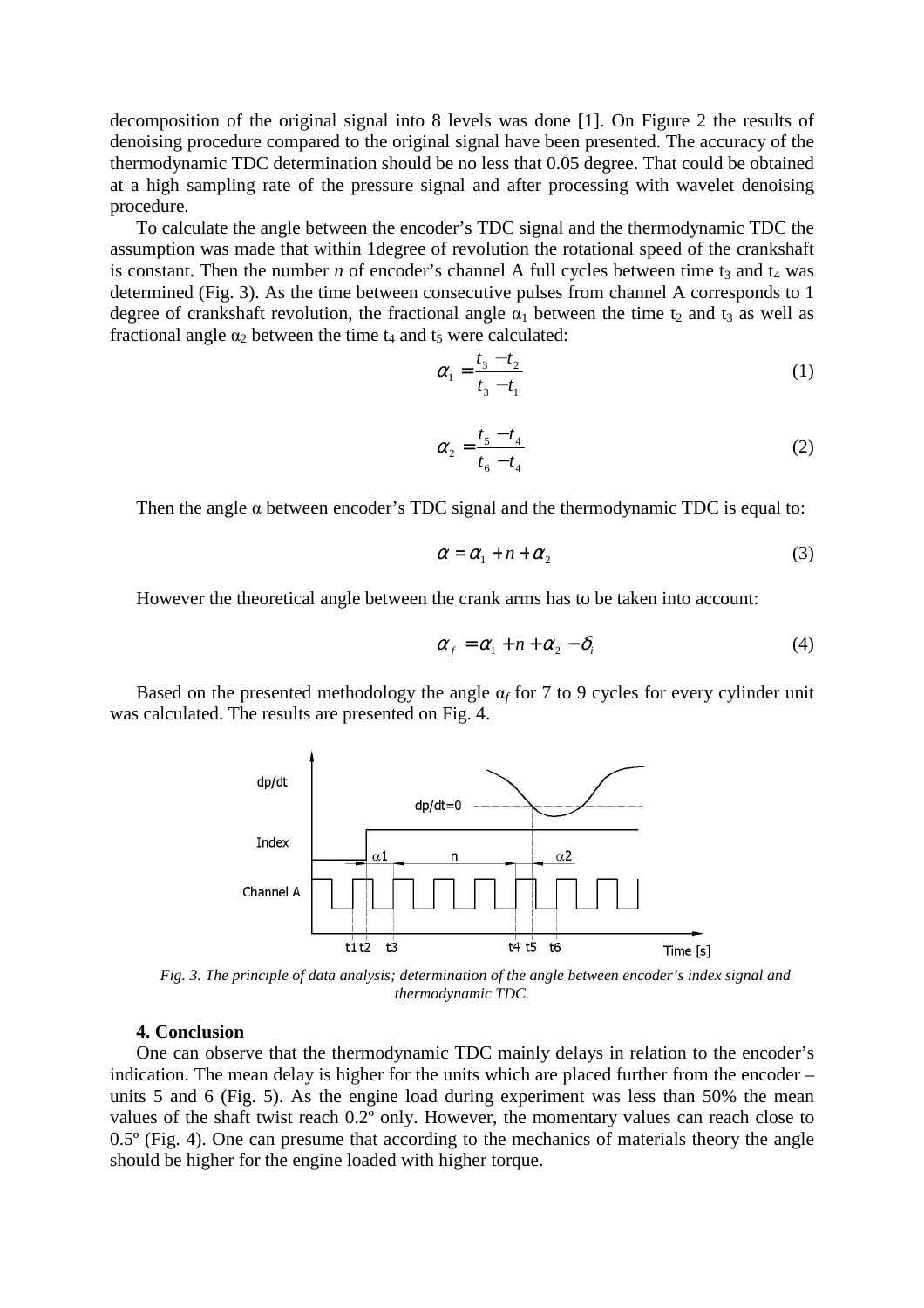*Tab. 4. Calculated correction factors for encoder's TDC signal for every cylinder unit at 50% engine load* 

| Cylinder number | Factor value |
|-----------------|--------------|
|                 | $-0.0353$ °  |
| 2               | $-0.0713$ °  |
|                 | $-0.1073$ °  |
|                 | $-0.1433$ °  |
|                 | $-0.1793$ °  |
|                 | $-0.2153$ °  |

The experiment shows that the momentary angle between the static and thermodynamic TDC is variable (Fig. 4). As the reason, the torsional vibration of the shaft can mostly be considered. However, the methodology of the thermodynamic TDC determination definitely influences the results, too. In the analyzed engine at 50% load the mean correction factors for the encoders TDC indication can be considered (Table 4). However, it should be kept in mind that the mean values solve the problem only partially. The method for correction of instant angle would be rather more suitable.



*Fig. 4. The results of angle calculation. The values of the individual thermodynamic TDC and encoder's TDC differences in degrees.* 

The used wavelet denoising procedure has a great advantage compared to the typical low pass filters. The signal suffers no or minimal deformation what is of the uppermost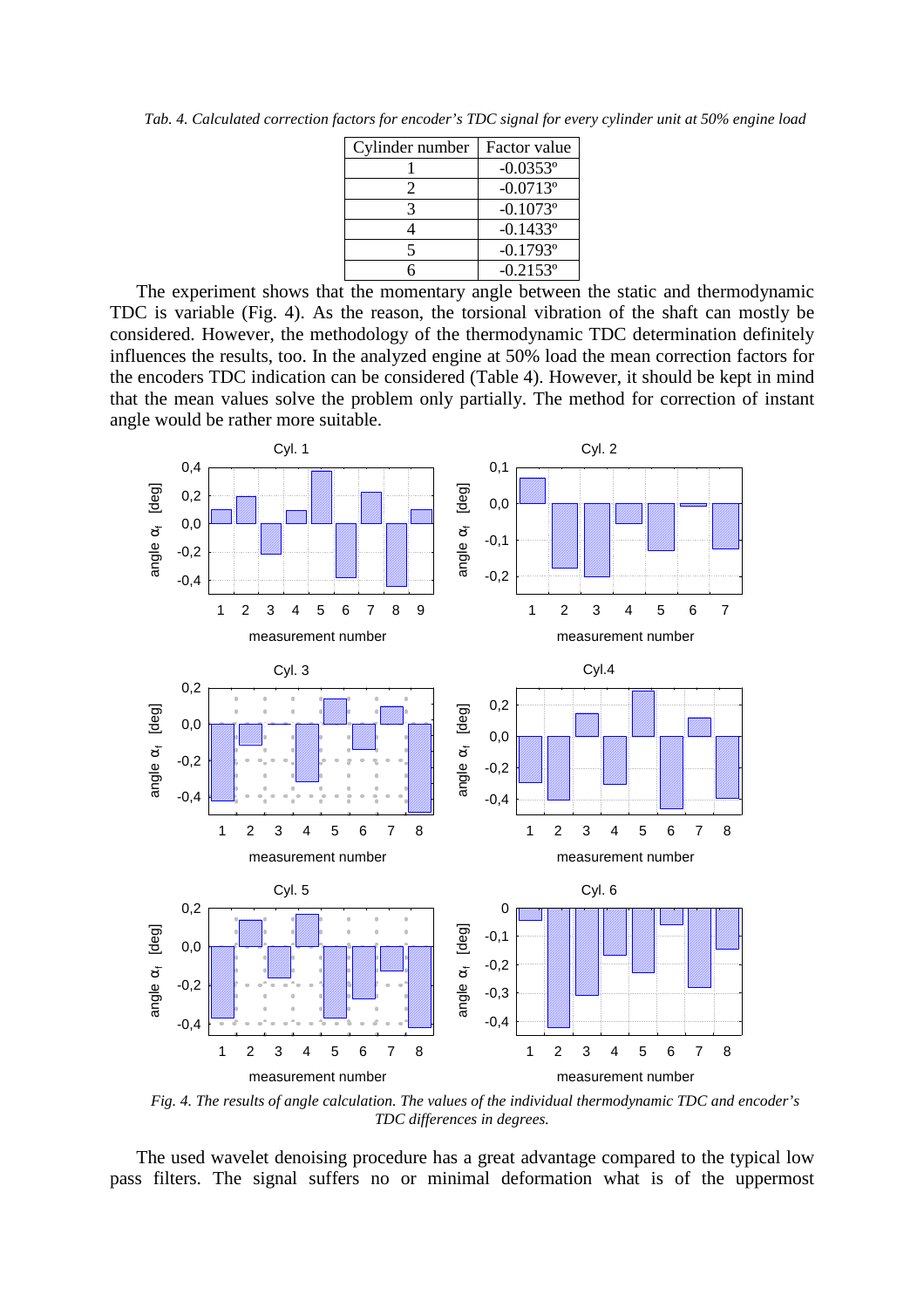importance when the signal is going to be differentiated. However the use of wavelets is usually time consuming and may be difficult to use for real time calculations.



*Fig. 5. The mean values of delay angle between the encoder's and thermodynamic TDC and their linear approximation.* 

#### **Nomenclature**

- $a_1$  fractional angle between the encoder's TDC signal and first rising edge from encoder's channel A
- $a_2$  fractional angle between the last rising edge from encoder's channel A and determined thermodynamic TDC
- $\alpha_f$  the resulting angle of thermodynamic TDC difference related to encoder's TDC
- $n -$ Number of encoder's channel A full cycles between time  $t_3$  and  $t_4$
- $t_1$  time when the last rising edge from encoder's channel A occurs before encoder's TDC signal.
- *t2* time when encoder's TDC signal occurs.
- $t_3$  time when the first rising edge from encoder's channel A occurs after encoder's TDC signal.
- *t4* time when the last rising edge from encoder's channel A occurs before thermodynamic TDC.
- $t_5$  time when the thermodynamic TDC occurs.
- $t_6$  time when the first rising edge from encoder's channel A occurs after thermodynamic TDC.
- δ*i* – theoretical angle between first cylinder crank arm and cylinder *i*, calculated from the firing order ( $\delta_1 = 0^\circ$ ,  $\delta_2 = 240^\circ$ ,  $\delta_3 = 120^\circ$ ,  $\delta_4 = 180^\circ$ ,  $\delta_5 = 60^\circ$ ,  $\delta_6 = 300^\circ$ )

## **References**

- [1] Białasiewicz, J., T., *Falki i aproksymacje,* Wydawnictwo Naukowo-Techniczne, Warszawa 2004
- [2] Gałecki, W., Tomczak, L., *Przeno*ś*ne systemy diagnostyczne dla procesu spalania w okrętowych silnikach wysokoprężnych*, XVIII Międzynarodowe Sympozjum Siłowni Okrętowych, pp. 315-322, Gdynia 1996.
- [3] Heywood, J. B., *Internal Combustion Engines Fundamentals,* McGraw-Hill International Editions, Singapore 1988.
- [4] Jun, S., Changlin, G., Study on Crankshaft Strength of Engines with Multi-academic Subject, CIMAC Congress, Vienna 2007
- [5] Larsen, O.C., Søntvedt, T., *Prevention of Harmful Engine and Propeller Induced Vibrations in the Afterbody of Ships*., Det Norske Veritas Information No. 9, Oslo, August 1972.